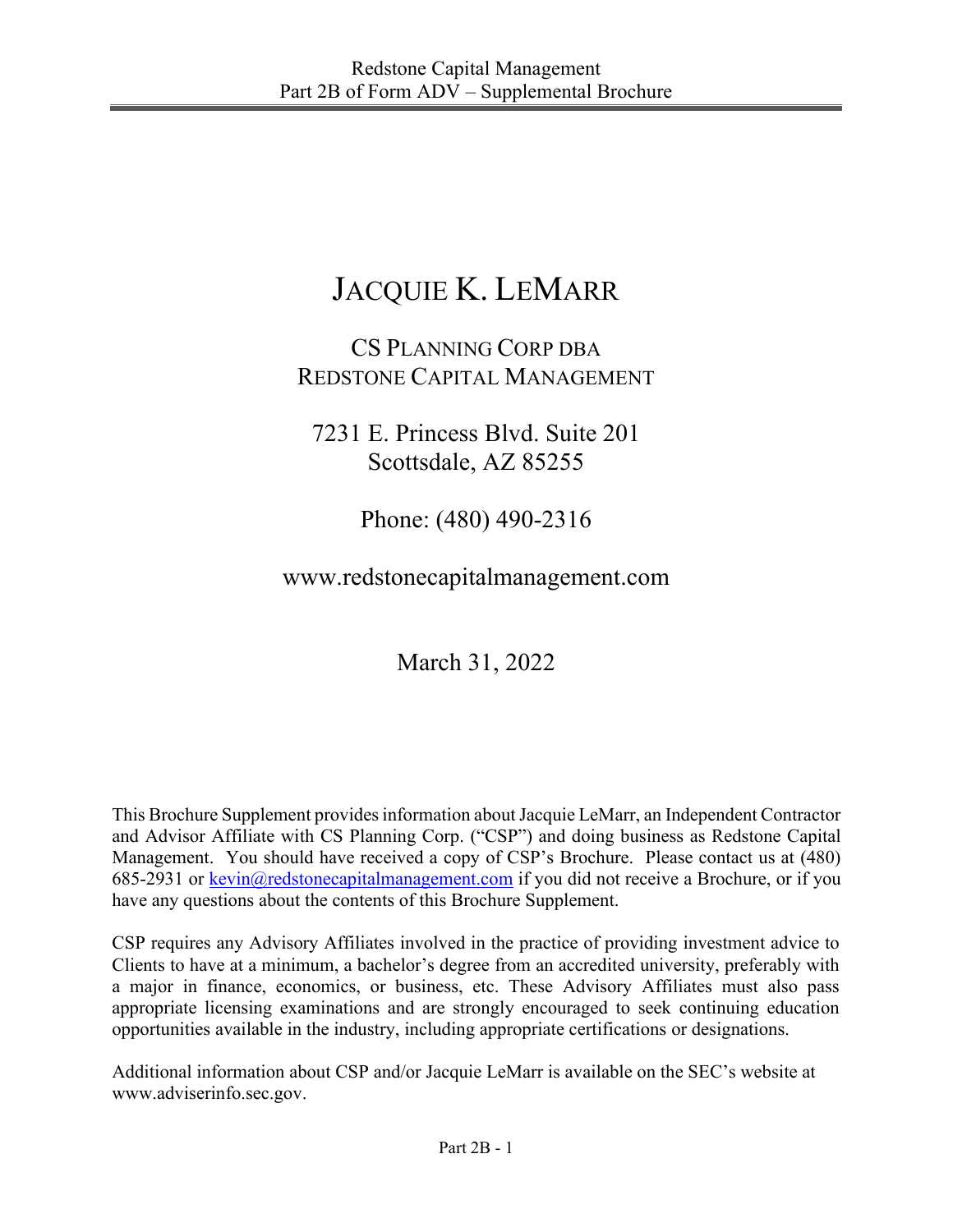#### **Item 2 Educational Background and Business Experience**

#### **Jacquie K. LeMarr**

Year of Birth: 1994

# **Education**

Master of Sports Law and Business, Arizona State University, Sandra Day O'Connor College of Law, 2021 Bachelor of Arts, Journalism & Communications Northern Arizona University, 2017

#### **Business Background**

| $03/2022$ – Present   | Investment Advisor Representative (Independent Contractor)<br>CS Planning Corp. |
|-----------------------|---------------------------------------------------------------------------------|
| $01/2022 -$ Present   | Client Service Associate<br>Redstone Capital Management, LLC                    |
| $05/2021 - 12/2021$   | <b>Banking Professional</b><br>Charles Schwab                                   |
| $08/2019 - 05/2021$   | Graduate Assistant<br>Arizona State Athletic Department                         |
| $0.5/2018 - 0.5/2019$ | Director                                                                        |
| $05/2017 - 09/2017$   | Director                                                                        |
|                       | Nike Golf Academy                                                               |
| $09/2017 - 10/2018$   | <i>Assistant</i>                                                                |
|                       | M. H. Howells & Co.                                                             |

#### **Item 3 Disciplinary Information**

Ms. LeMarr is not the subject of any legal or disciplinary proceedings which would be considered material (or otherwise) to a client's evaluation of her or any of the services CSP provides.

## **Item 4 Other Business Activities**

Ms. LeMarr is not involved in any other investment related business activity other than through CSP.

## **Item 5 Additional Compensation**

Ms. LeMarr does not receive additional compensation or economic benefit from third parties for providing advisory services to clients of CSP.